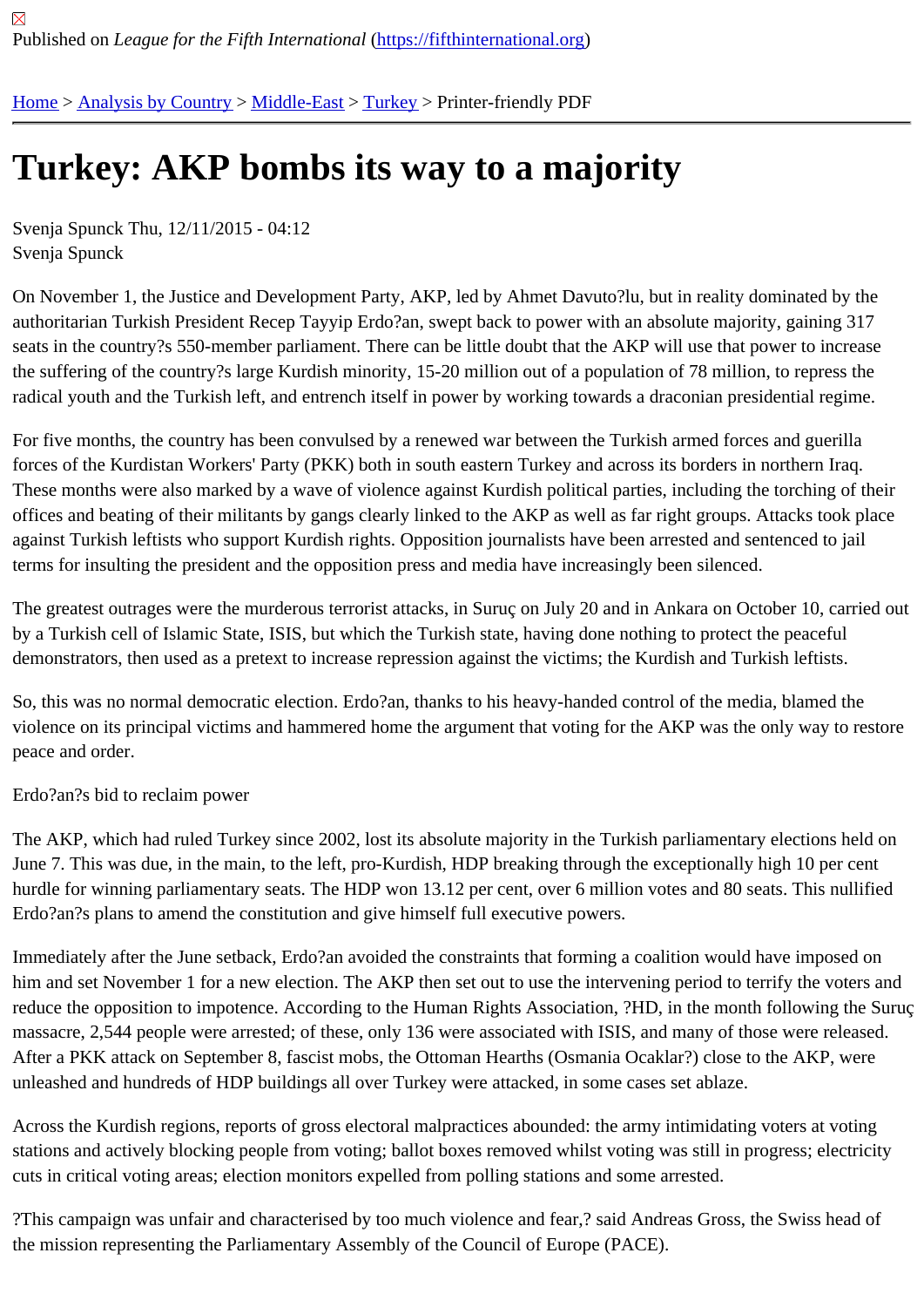seriously hindered their ability to campaign freely, citing the arrest of activists in the run-up to the vote. It also said press freedom was an area of serious concern, because ?Criminal investigations of journalists and media outlets f support of terrorism and defamation of the president, the blocking of websites ? and the effective seizure of some prominent media outlets reduced voters? access to a plurality of views and information?. http://www.theguardian.com/world/2015/oct/29/turkish-media-denounce-bigg...

Erdo?an has rendered himself more or less immune from serious criticism from the ?democratic? governments of [America and Western Europe by allowing the US to use the huge Nato a](http://www.theguardian.com/world/2015/oct/29/turkish-media-denounce-biggest-crackdown-on-press-in-republics-history)ir base at Incirlik to bomb Syria and by str an agreement with the EU to stem the tide of refugees crossing the Aegean. Both cases, the rise of ISIS and the fl refugees, are, to an important degree, the results of Turkey?s policy of fomenting the Syrian catastrophe and, at th least, turning a blind eye to the rise of ISIS, which it saw as an aid in crushing the Kurds on both sides of Turkey?s south eastern borders.

The election and its consequences

The night of November 1 was a shock to all those who believed the opinion polls that the result would not differ gre from June: the ACP had won back its absolute parliamentary majority, increasing its total by 8.5 per cent to win 49 percent of the popular vote. The HDP on the other hand lost 2.4 per cent compared to June. Nevertheless, by just exceeding the 10 per cent barrier they managed to get into parliament. The vote of the Kemalist CHP remained ali unchanged at 25.4 per cent.

The only consolation to be drawn from November 1 is that the far right Nationalist Action Party (MHP) lost nearly tw million votes (or 4.4 per cent) falling to 11.9 per cent. With 40 seats, it is now only the fourth-strongest party in the Parliament, with less than the HDP's 59 members ( http://secim.ntv.com.tr/#City=&County=&Party=&Tab=&TabGro[2]).

Many of the Kurdish people and HDP supporters accuse the government and the state institutions of electoral frau [Whilst the Turkish state could certainly be capable of this, the fac](http://secim.ntv.com.tr/#City=&County=&Party=&Tab=&TabGroup)t is that the votes for the HDP were not ?stolen? the day of the election, but by the atmosphere of tension the government had built up in the run up to the vote.

The HDP has not increased its percentage in any district of the country, it has consistently lost. It seems like the strategy of the AKP has succeeded: to so intimidate the population through war, terrorism and the massacres in re weeks that the desire for stability, led to a majority AKP government being returned to power.

At the beginning of the election campaign, Erdogan often stressed that he would go for an amendment to the constitution to create a presidential system, giving himself greater room for manoeuvre and freedom from control. desire for dictatorial powers, however, did not go down well even amongst his own voters, which is why, at least in speeches, he withdrew this proposal into the background. The AKP's goal was to win more than 330 seats, which would give it the right to put constitutional changes to a referendum or, even better, with 367 seats, to bypass a referendum altogether and change the constitution directly within parliament. The present results will make this difficult, if not impossible.

What next for the HDP?

The hopes raised by the defeat of the AKP on June 7 now seem to have been dashed. While Prime Minister Davu confidently continued arguing for amendment of the Constitution in his first speech after the November 1 victory, th joint chairpersons of the HDP, Figen Yüksekda? and Selahattin Demirta?, seemed completely dejected in their me interviews.

They criticised the AKP?s election campaign for its goal of driving the HDP?s score below the 10 percent hurdle o again. They thanked the voters for their support and apologised for the lack of dynamism in the Party?s election campaign, giving as the reason the desire to protect its supporters, especially the youth, from further attacks.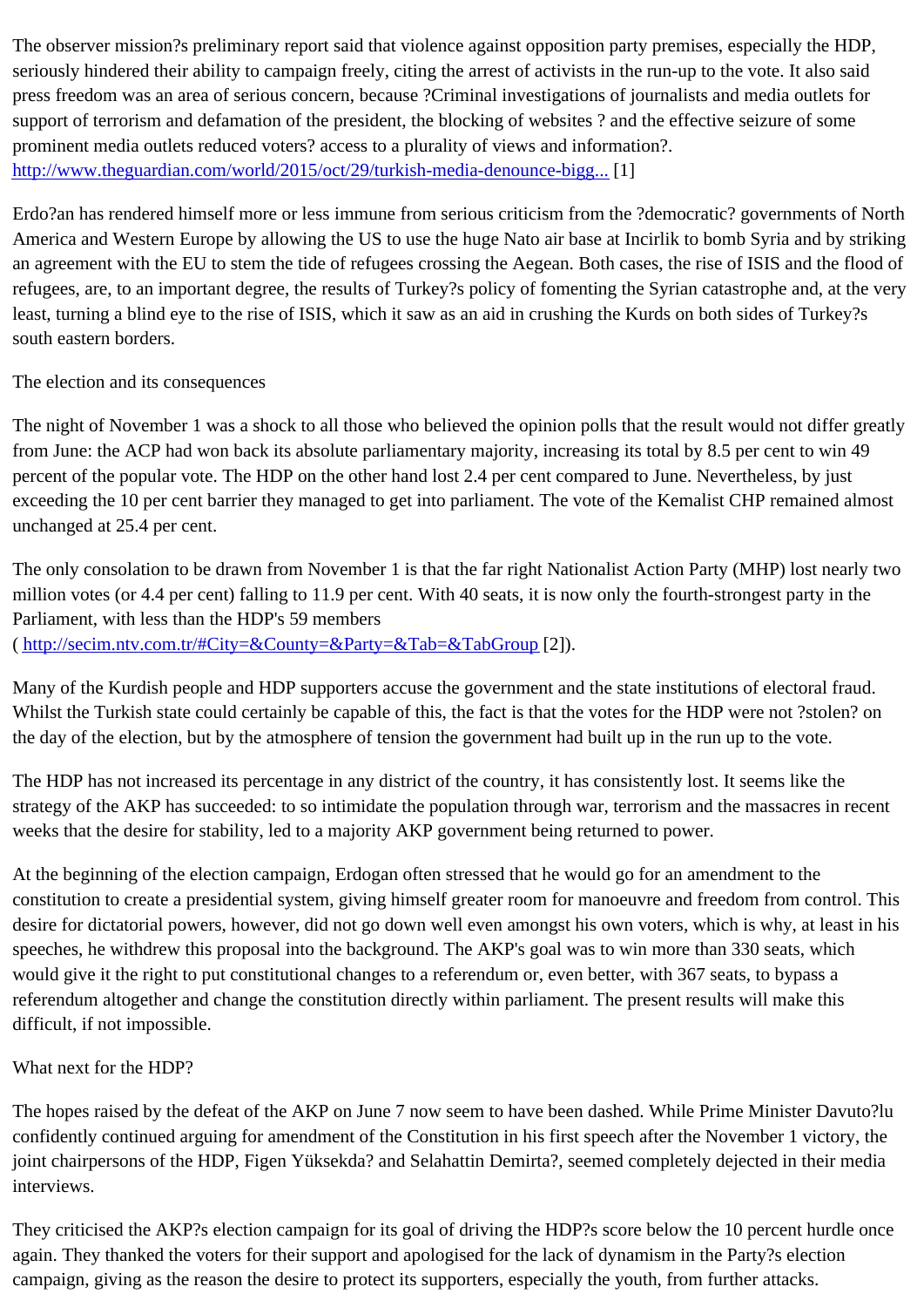to this - including civil libertarian, democratic reforms to a new constitution, and we will continue our principle for a peaceful solution (in the present conflict). One million votes were lost, but we have managed to stand tall against and tall against and the present conflict). fascism as a party, the third strongest in parliament.? http://www.cnnturk.com/turkiye/hdp-secim-sonuclarini-degerlendir[30]

Demirta? predicted that the HDP would recover the ground lost in the next election, in 2019, and dedicated the stri [for this to all those who had to die in recent months for the succes](http://www.cnnturk.com/turkiye/hdp-secim-sonuclarini-degerlendiriyor)ses of November 1. He gave no clear condemna of the dirty campaign of the AKP, the state terrorism, which cost his own party up to one million votes, put thousan in the prison, killed around 1,000 people since June and further criminalised the PKK.

In the ?Kurdish capital?, Diyarbakir, where the HDP lost 8 per cent, votes were transferred directly to the AKP. The PKK, whose views are understandably somewhat more militant, now threatens launching guerrilla actions in the ci Only the future will show whether this is merely sabre-rattling.

But, justified as armed self-defence by PKK is against the repeated attacks on it, in spite of its repeated ceasefires offers to negotiate, guerrilla tactics are not what is needed. We should not forget that the peace initiative by the imprisoned PKK leader, Abdullah Öcalan, and the emergence of the HDP, were precisely a result of the failure of the guerrilla strategy. Nor guerillaism the basis for building solidarity between and Kurdish and Turkish workers and breaking the AKP?s hold on the latter.

The wave of arrests of HDP militants, and attacks on its meetings and offices, have shown that it still represents a serious threat to the AKP government. Erdo?an is unwilling to tolerate the emergence of a legal left mass party wh politically, is located somewhere between the European Left party and the Greens. The HDP's goal, to unite in one party all the oppressed and exploited sections of Turkish society, is a correct one. But the merger of left groups un the undemocratic control of a petty-bourgeois leadership cannot create a revolutionary party based on a programn can shake the foundations of capitalist society and its highly repressive political representatives, whether Islamist or Kemalist.

After the election victory in June, the arrogant behaviour of the Kurdish parties in the HDP, as compared to the mo heterogeneous leftist groups, was strongly felt. The Kurdish movement's victory suddenly seemed within reach an further discussion on how to develop the party?s programme was blocked. Things could have been different. In ar case, now things must change if an organisation is going to be built that can draw in the majority of the oppressed, namely the working class all over Turkey, and be linked to similar parties throughout the Middle East.

The demand for the right of self-determination of the Kurdish people and support of their liberation struggle should non-negotiable for any sincere democrat, let alone socialist. For the latter, equally obligatory is the slogan of a unit struggle by both the Turkish and Kurdish parts of the working class. Left parties, those inside and outside of the HI must now, more than ever, fight for a revolutionary and internationalist programme, which represents a clear break from seeking agreements with the Turkish State (?responsible opposition?).

Here and now, this means demanding investigation of the massacres of recent months and the grossly undemocratic conditions under which the November election took placed. Mounting a "strong opposition" in parliament or expres beautiful ideas about the need for humanity and legality is not enough when these are under constant attack by barbarous forces that buy their ?victories? at the cost of so many human lives.

Source URL: https://fifthinternational.org/content/turkey-akp-bombs-its-way-majority

Links:

[1] http://ww[w.theguardian.com/world/2015/oct/29/turkish-media-denounce-bigg](https://fifthinternational.org/content/turkey-akp-bombs-its-way-majority)est-crackdown-on-press-in-republi history